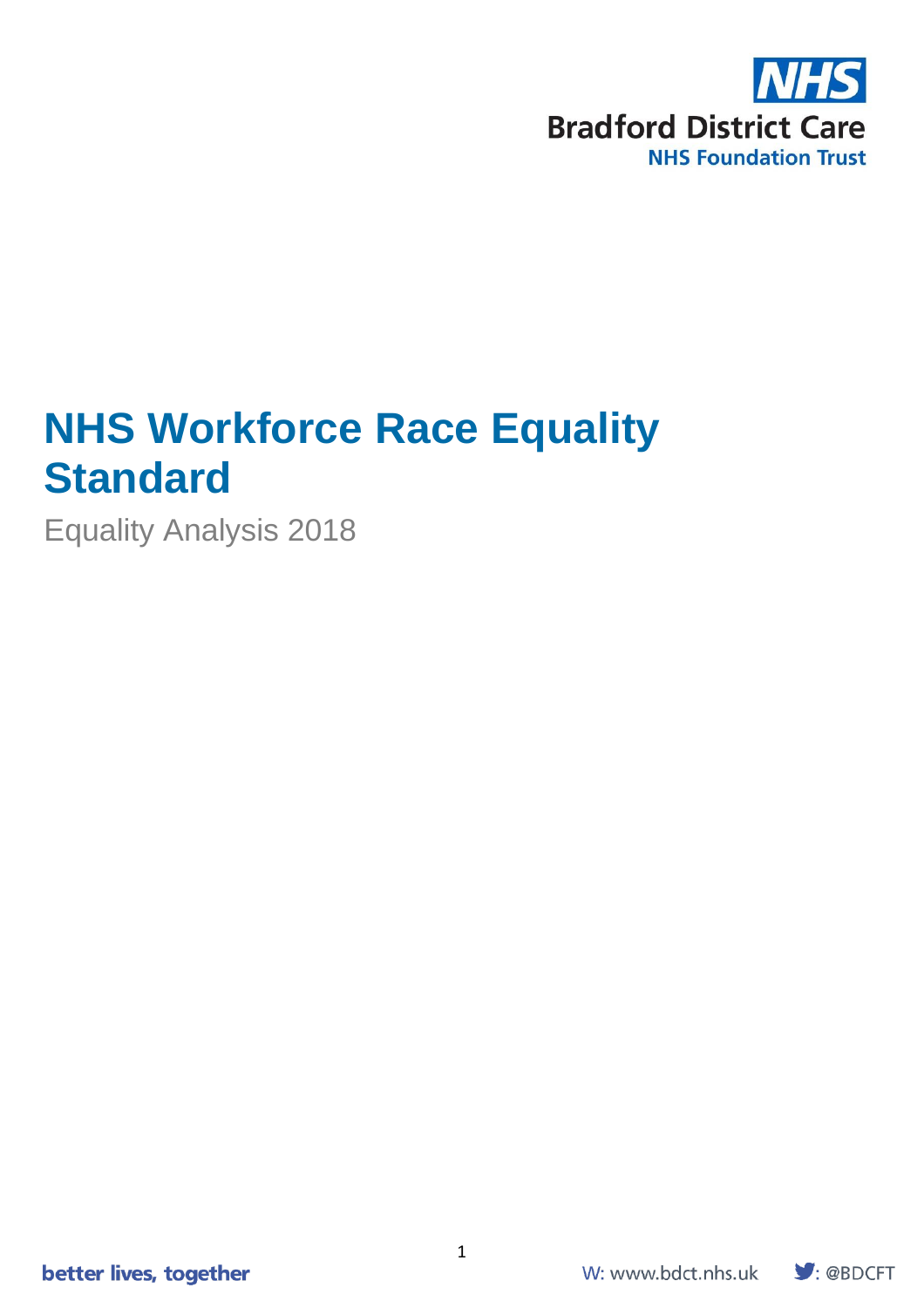# *1. NHS Workforce Race Equality Standard (WRES)<sup>1</sup>*

Within the National WRES Programme 'BME' is the category that is used in the national analysis. This definition includes any staff from a Black, Asian or Dual Heritage ethnic background. It does not include staff from White ethnic Minorities for example; Eastern or Central European, Irish, Welsh or White Other Ethnic Categories. The WRES has been in place since 2014 and data is now benchmarked against all respondents and trends over time can be identified.

In December 2018 a few months after the WRES data capture there were 685 BAME staff within the organisation – bearing in mind that the BDCFT definition does include 'White other' categories. The survey was answered by 1272 staff (45%).

# **2. Staff Survey Analysis**



# *2.1 Harassment, Bullying and Abuse*

There has been an increase in the number of BME staff reporting having experienced harassment, bullying or abuse from patients, relatives or the public in the last 12 months since 2017. This gap had decreased over previous years. The table below shows the trend since 2015. The Trust has implemented a policy for Manging Racial and Other Types of Abuse from Service Users, Relatives and the Public. The procedures specifies that staff should record such incidents on an IRe form. There has been publicity and discussions about the policy which may mean that staff are more likely to identify and report an experience of bullying, harassment or abuse from service users which could account for the increase. This needs to be tested out in focus groups.



<sup>1</sup> <https://www.england.nhs.uk/about/equality/equality-hub/equality-standard/>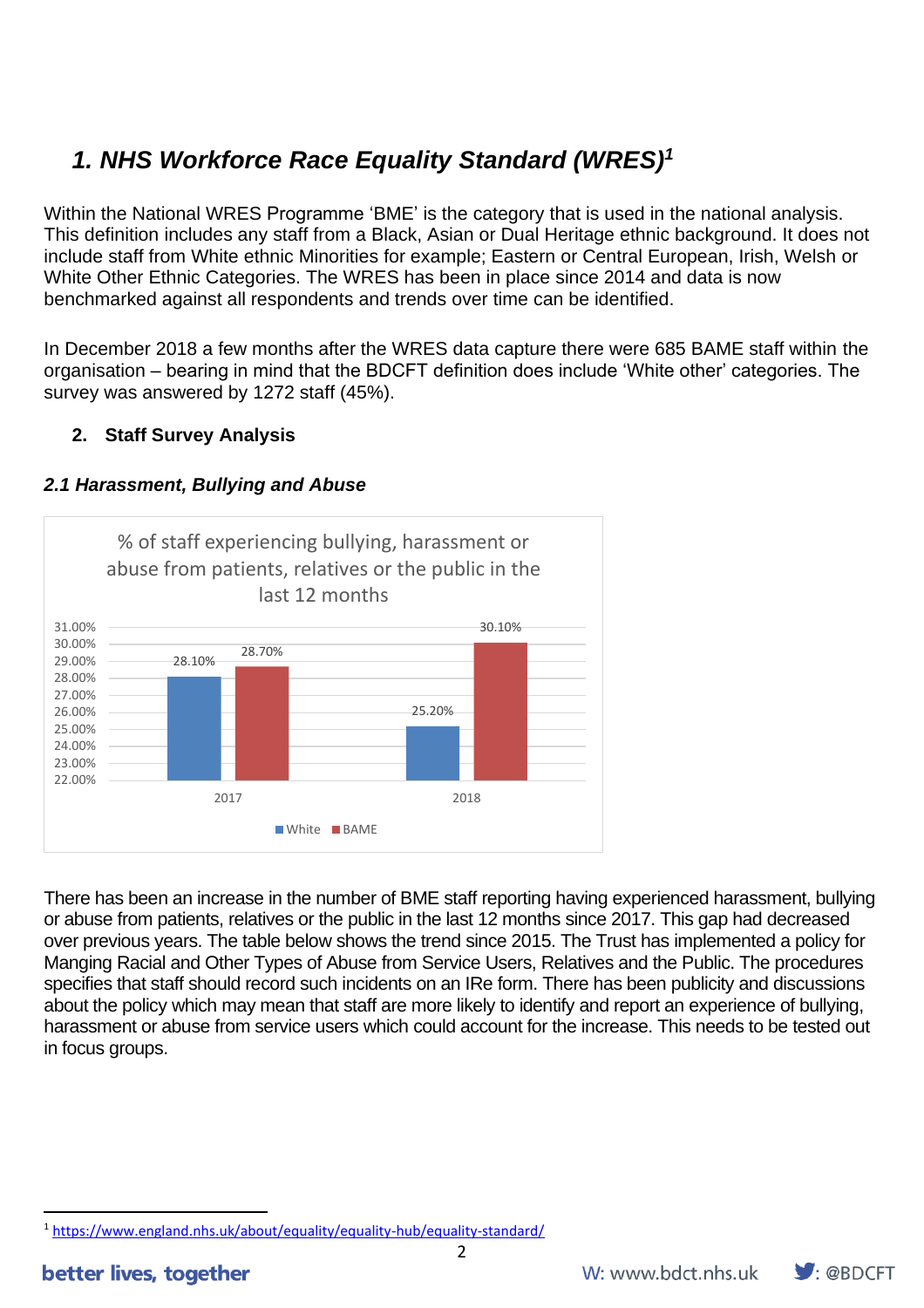

The benchmark for Trusts of a similar size and type is 5.7% difference between BME and White staffs experience of bullying, harassment or abuse from patients, relatives or members of the public this is a 3.1% increase from 2017. The gap within the Trust is 4.9% slightly under the benchmarked average.

#### **2.2 Percentage of staff reporting that they experienced bullying, harassment or abuse from staff in the last 12 months.**

Approximately 25% of BAME staff in post at the time of the survey answered this question. That means that 1 in 4 BAME staff responded.



The gap between the percentage of BME staff and White staff reporting that they have experienced harassment, bullying or abuse from staff within the last 12 months has increased in 2018 to 7.2%. This is a national trend where within our benchmark the gap has increased by 5.4% in 2018. In 2017 the gaps were 4.5% for BDCFT staff respondents and 2.8% average across the benchmarked organisations.

# better lives, together

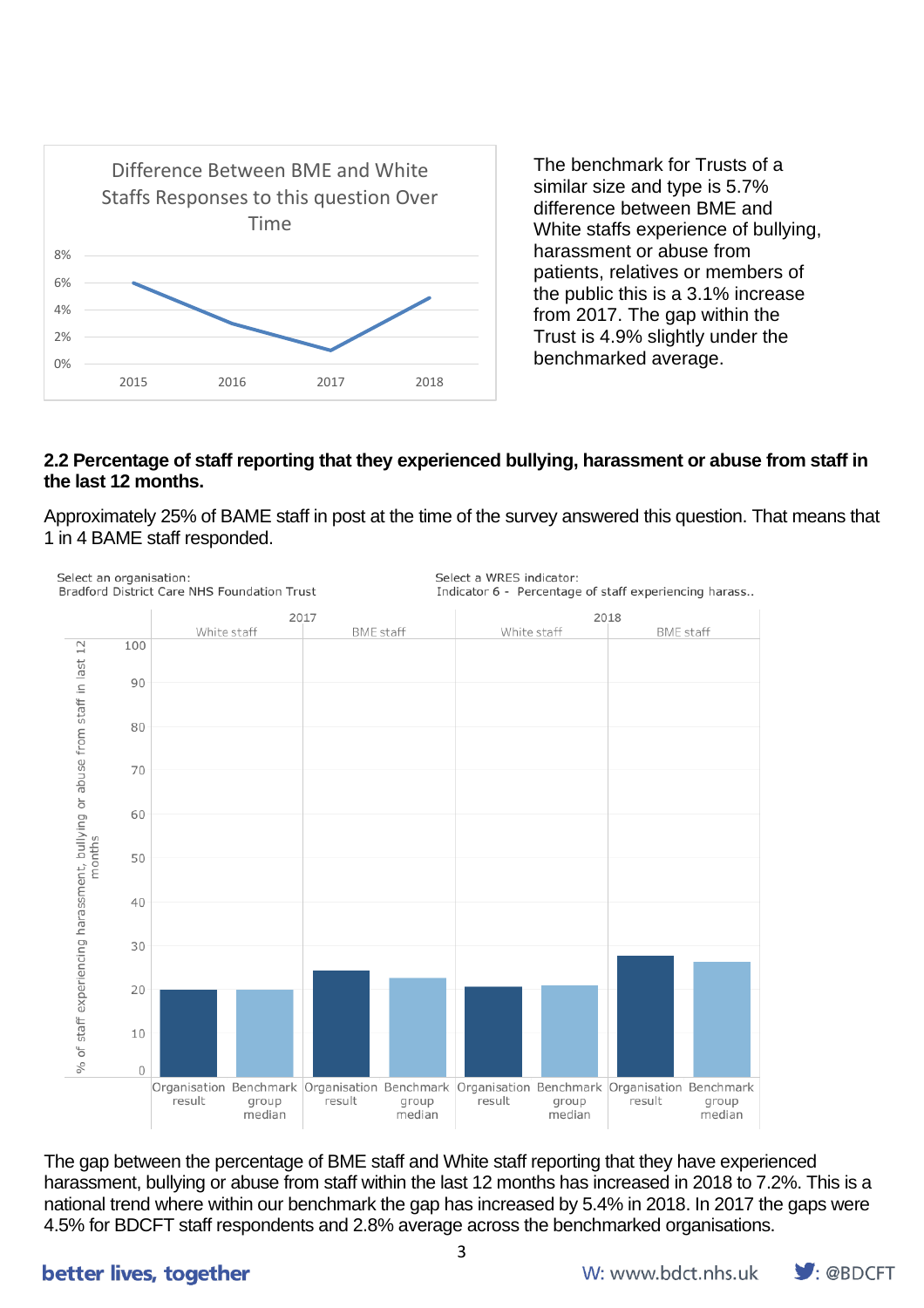

Note: The chart shows the % gap between BAME staff responses and White Staff Responses therefore the lower the gap the less inequality in experience is indicated.

#### **2.3 Percentage of staff experiencing discrimination from managers, team leaders and other colleagues in the last 12 months**

Approximately 25.4% of BAME staff (174) in post at the time of the survey answered this question or 1 in 4.



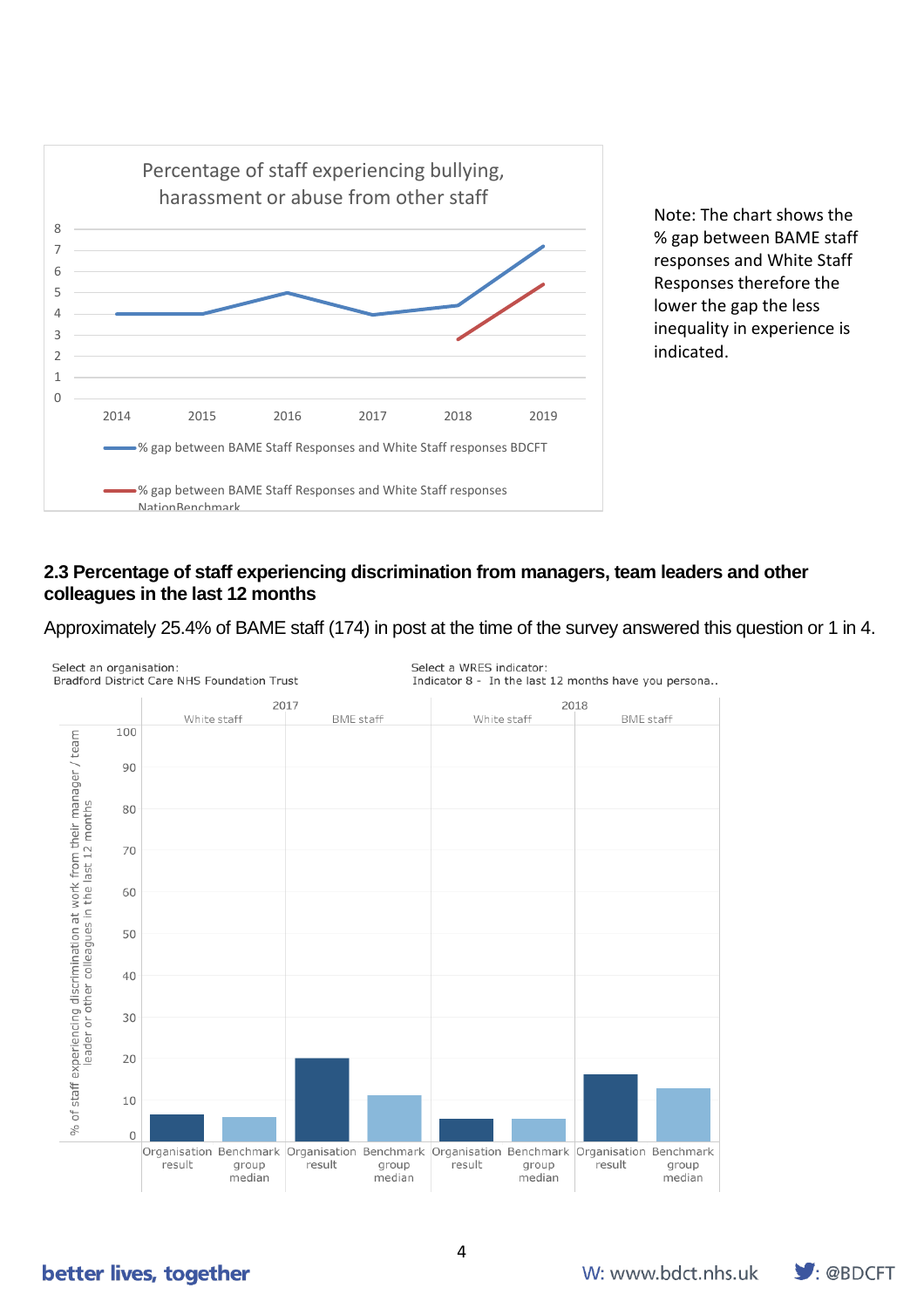16.1% of BAME staff and 5.6% of White staff that answered the survey reported that they had experienced discrimination from a manager, team leader or colleague in the last 12 months. This is a difference of 10.5%. The national benchmark responses were 12.8% for BAME staff and 5.6% for White staff which is a difference in response by ethnic group of 7.2% meaning the Trust is 3.3% above the benchmark.



Note: The chart shows the % gap between BAME staff responses and White Staff Responses therefore the lower the gap the less inequality in experience is indicated.

### **2.4 Percentage of staff believing that the Trust provides equal opportunity for career progression or promotion**

879 people of the 1272 respondents answered this question. 137 of those were BAME staff and 742 were White staff. That is approximately 20% of BAME staff in post at the time or 1 in 5.



better lives, together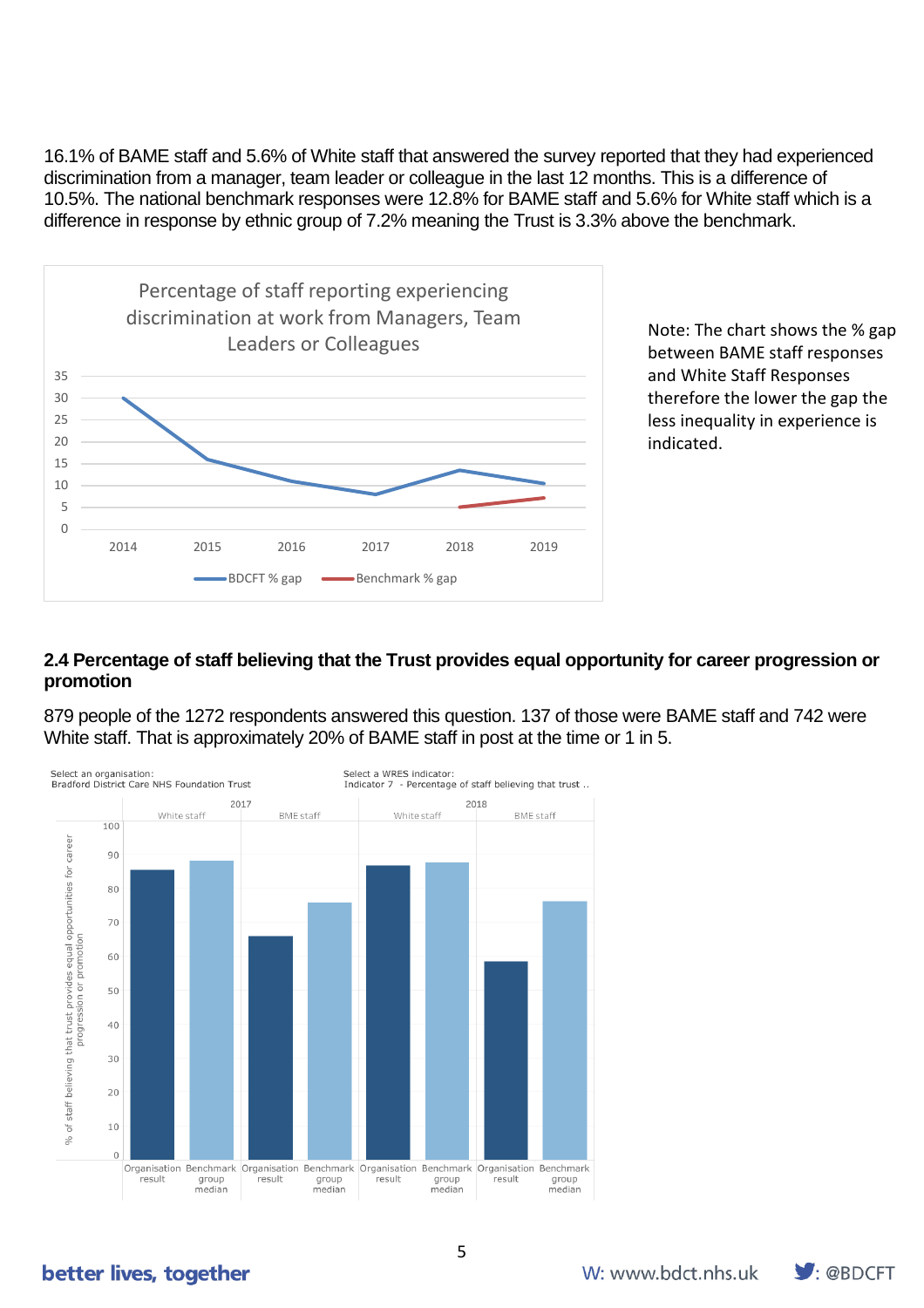58.4% of BAME staff that answered the service believe that the Trust offers equal opportunities for career progression and promotion. This is a decrease from 65.9% of BAME staff in 2018.It is also 17.8% below the benchmarked average for this group which is 76.2%. The difference between the percentage of BAME staff and White staff answering yes to this question in 2018 is 28.3%.



Note: The chart shows the % gap between BAME staff responses and White Staff Responses therefore the lower the gap the less inequality in experience is indicated.

# **2.5 Other WRES Indicators**

### **Percentage of BME Staff in AfC Paybands, Medical or Dental Subgroups or Very Senior Management (including Executive Board Members) compared with the percentage of staff in the overall workforce – snapshot 31st March 2019**

At the time of the data capture 3018 staff were employed and eligibly for inclusion. 673 of those staff were from a BME background. This means that 22% of all staff are from a BME background. This is an increase from the previous years return. The graph below shows the percentage of BAME staff in each band. To be a proportionate representation we would expect there to be 22% BME staff in each pay band.

# **2.6 Non-Clinical**

The chart below shows that band 2 and 3 has a higher than the Trust average proportion of BME staff and Band 5 is equal to the Trust average across the whole Trust. All of the other bands are under-represented.

There have been increases in the representation of BME staff in clinical roles in bands 1 to 4, band 7, 8d and very senior management since 2018. There have been decreases in representation in bands 6 and 8c and no change in bands 5, 8a, 8b and 9.

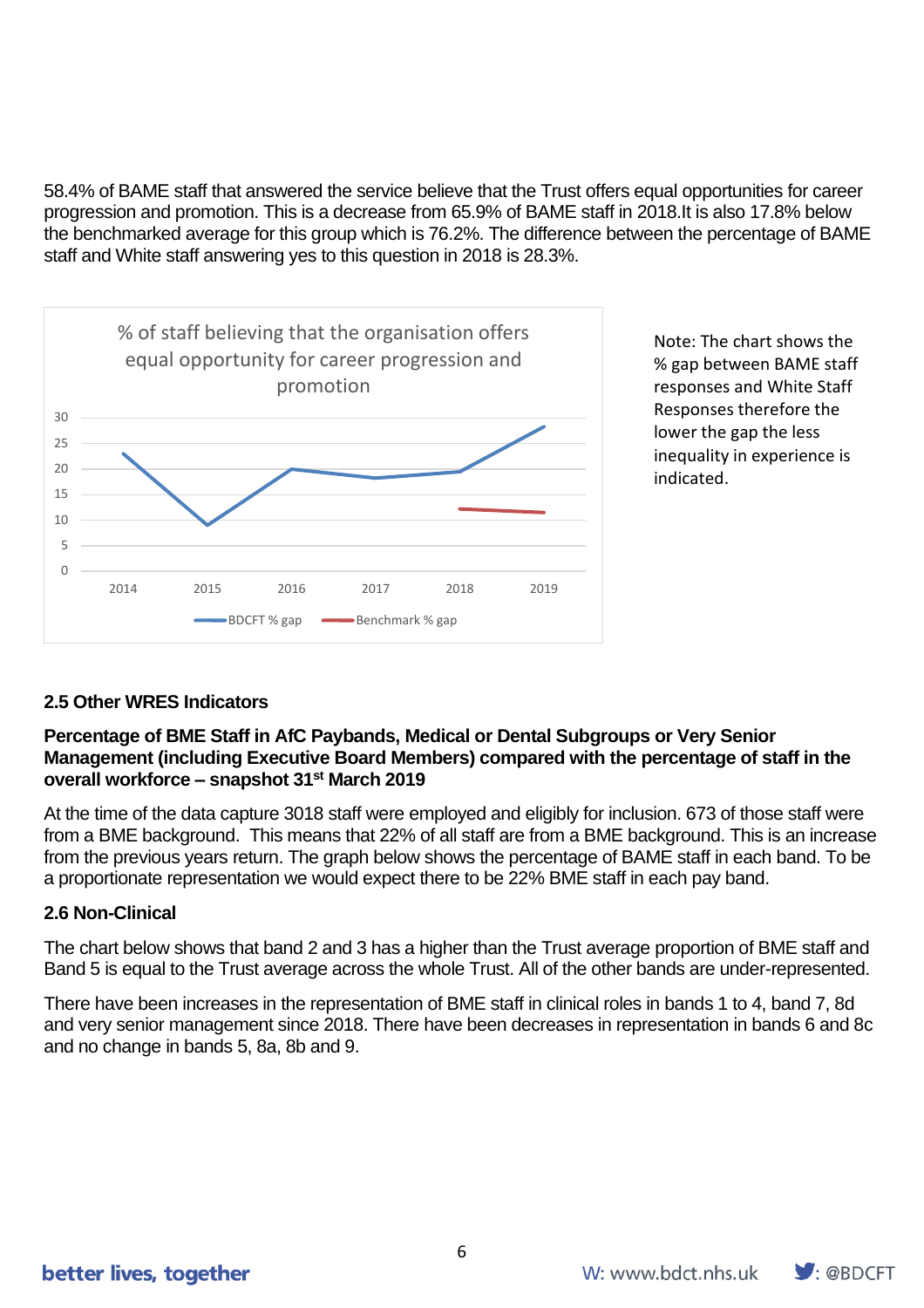

### **Clinical**

There is an over-representation of BME staff when compared to the Trust average in bands 1, 2, 3, 4, and 5. There is also an over-representation in the Consultant and Non-Consultant Career Grades. There is an under-representation in all of the other bands and categories with no BME representation in bands 8d, 9 or very senior manager grades. All of the lower band representations have increased since 2018.